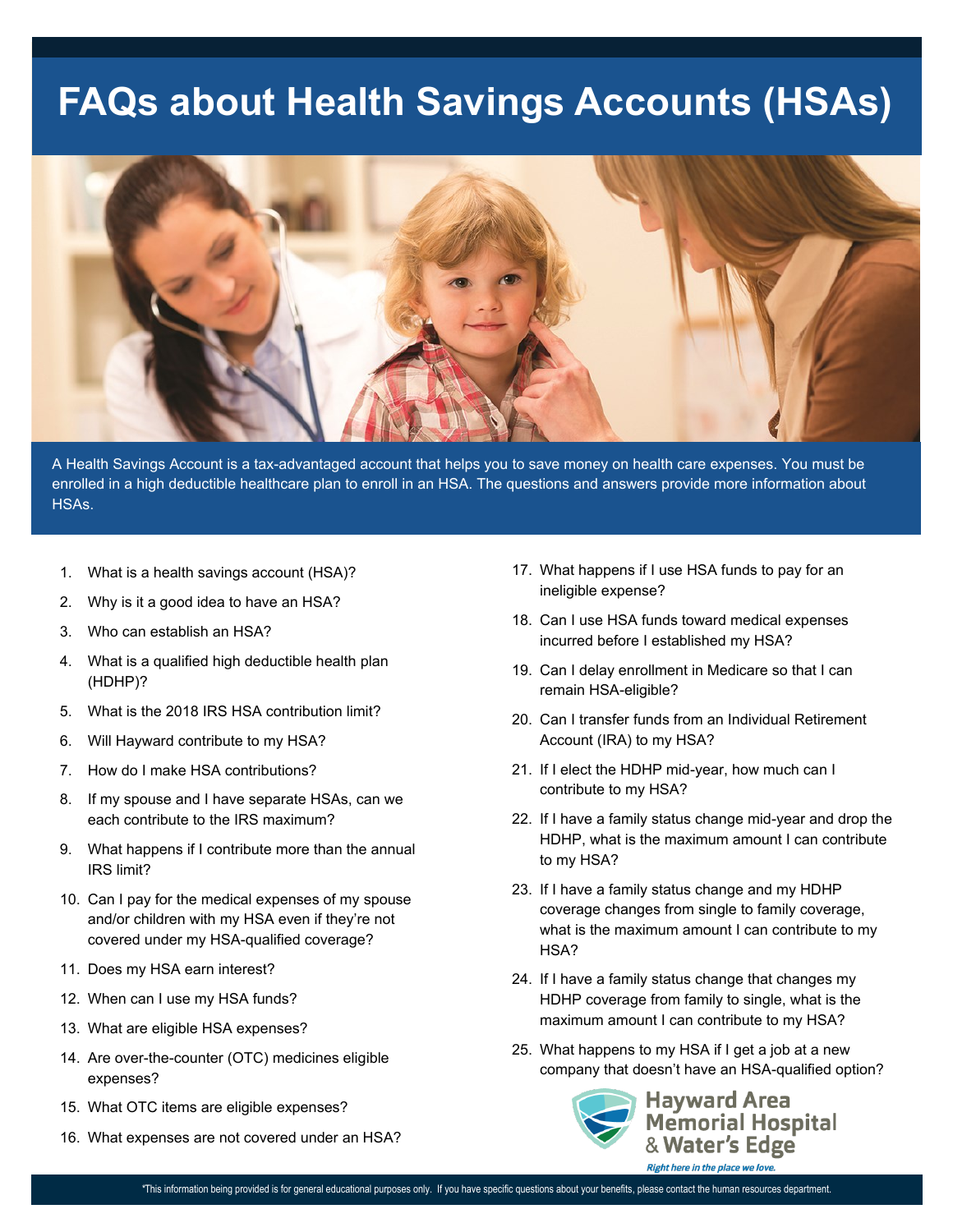#### **1.What is a health savings account (HSA)?**

A health savings account is a healthcare bank account. The main purpose of this account is to offset the cost of a qualified high deductible health plan (HDHP) and provide savings for your out-of-pocket eligible healthcare expenses.

You own your HSA! It's yours to keep, even if you change jobs, change benefit plans or retire.

Once your HSA is established, money that is deposited in your account can be used tax-free to pay for eligible healthcare expenses. You save money on expenses you're already paying for, like doctor office visits, prescription drugs, and much more. Best of all, you decide how and when to use your HSA dollars.

#### **2. Why is it a good idea to have an HSA?**

By participating in a qualified HDHP, you will be responsible for most first-dollar medical expenses. An HSA benefits you by allowing you to offset those costs while saving money on taxes in three ways:

- Tax-free deposits The money you contribute to your HSA isn't taxed (up to the annual IRS contribution limit)
- Tax-free earnings Your interest and any investment earnings grow tax-free
- Tax-free withdrawals The money used toward eligible healthcare expenses isn't taxed – now or in the future

By allocating pre-tax dollars to your HSA, you pay less in taxes. This allows you to save money on eligible expenses that you are paying for out of your pocket. The amount you save depends on your tax bracket. For example, if you are in the 30 percent tax bracket, you can save \$30 on every \$100 spent on eligible healthcare expenses.

HSA funds accumulate in your account just like with a personal savings account. There is no "use-it-or-lose-it" rule with an HSA, and you decide how and when to use your HSA funds -- for eligible expenses you have now, in the future, or during retirement. And when you reach a certain balance in your HSA, investment opportunities are available.

#### **3. Who can establish an HSA?**

IRS guidelines govern HSA eligibility, and not everyone can set up an HSA. Eligibility requirements for establishing an HSA are:

- You must have coverage under a *qualified* HDHP
- You can't participate in another health plan that's not a *qualified* HDHP, such as your spouse's plan or a general -purpose healthcare FSA
- You cannot be enrolled in Medicare
- You cannot be claimed as a dependent on someone else's tax return
- **4. What is a qualified high deductible health plan (HDHP)?**

A *qualified* HDHP is a type of health plan that meets certain IRS requirements for minimum annual deductibles and maximum out-of-pocket expense limits. These IRS requirements are set on an annual basis.

### **5. What is the 2018 IRS HSA contribution limit?**

**The IRS contribution limit for 2018 is \$3,450 for single coverage and \$6,900 for family coverage** (regardless of number of dependents covered on the medical plan).

The IRS allows for an additional \$1,000 in annual contributions on both self-only and family coverage for account holders age 55 and over. These additional permissible contributions are known as "catch up contributions."

#### **6. Will Hayward contribute to my HSA?**

Hayward will contribute the following to our employee HSA's:

- Single: \$600/yr. deposited monthly at \$50/mo.
- Family: \$1,200/yr. deposited monthly at \$100/mo.

#### **7. How do I make HSA contributions?**

Hayward makes deposits to employees' HSA's and encourages employees to make additional contributions through payroll deduction or direct deposit.

*Please Note: To continue to make HSA contributions, you must maintain the eligibility requirements. If you lose your eligibility, for example you change jobs and are no longer enrolled in an HSA compatible health plan, you can no longer add money to the account, but you can still use your HSA funds at any time.*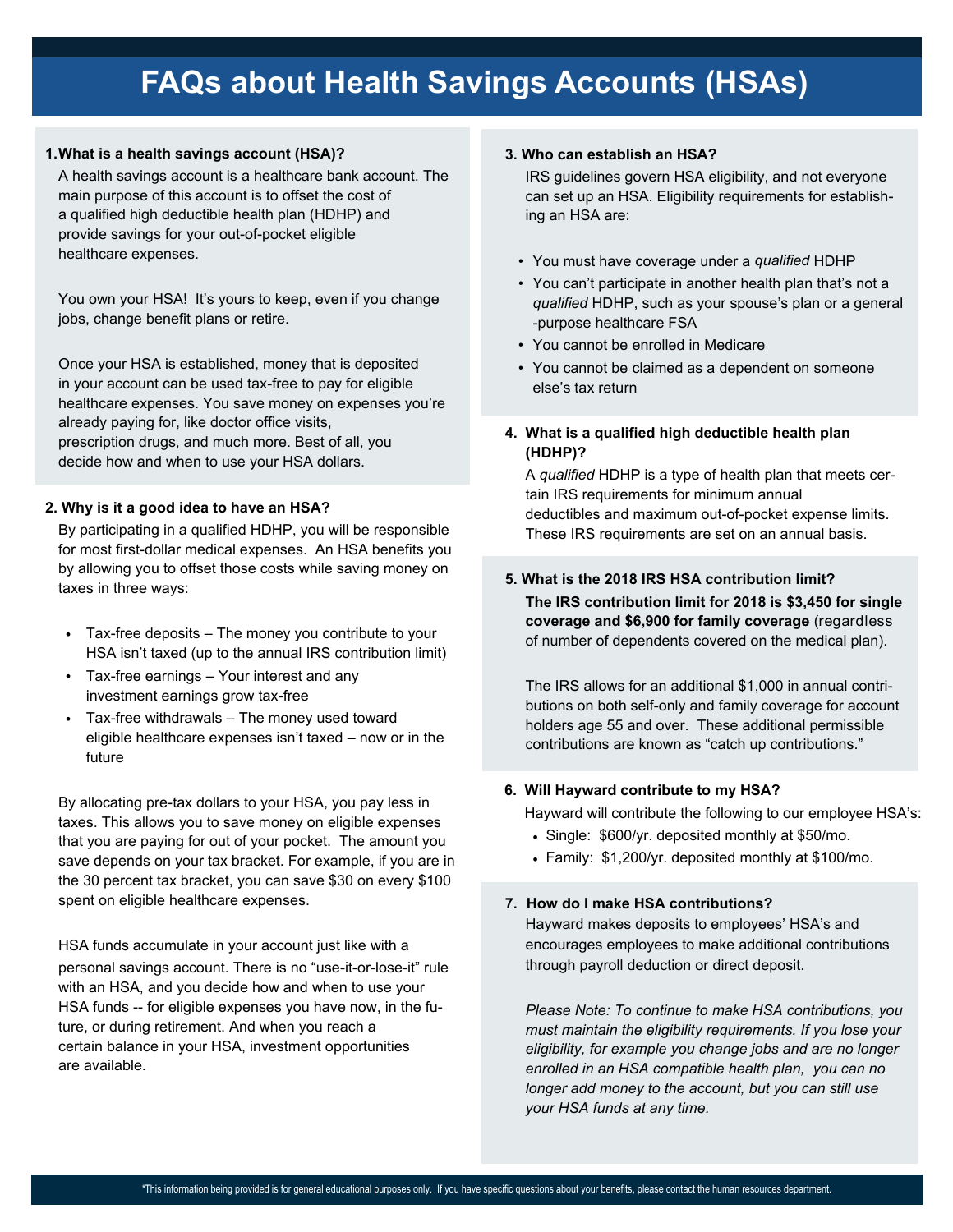### **8. If my spouse and I have separate HSAs, can we each contribute to the IRS maximum?**

The maximum a married couple can contribute to an HSA (or HSAs) is a combined total equaling the IRS annual HSA contribution limit for a family, which is \$6,900 for 2018.

**9. What happens if I contribute more than the annual IRS limit?**

Contributions made in excess of the annual IRS limit (known as "excess contributions") can be taxed.

**10. Can I pay for the medical expenses of my spouse and/ or children with my HSA even if they're not covered under my HSA-qualified coverage?** Yes, the money in your HSA can be used to pay for any tax dependent family member's qualified medical expenses, even if they're not covered under your HSA-qualified plan.

#### **11. Does my HSA earn interest?**

HSA's are interest-bearing accounts. See your bank's account details for more information.

#### **12. When can I use my HSA funds?**

You can begin using your dollars as soon as funds are available in your account.

#### **13. What are eligible HSA expenses?**

You can only use HSA dollars toward eligible expenses – those you pay for out of your pocket for health carerelated goods and services for you, your spouse, and eligible tax dependents. IRS rules govern expense eligibility, and generally, these rules state that eligible expenses include items and services that are meant to diagnose, cure, mitigate, treat, or prevent illness or disease. Transportation that is primarily for medical care is also included. Here are some other examples:

- Your health plan deductible (the amount you pay before your plan starts paying a share of your costs)
- Your share of the cost for doctor office visits and prescription drugs
- Your share of the cost for eligible dental care, including exams, X-rays, cleanings, and orthodontia
- Your share of the cost for eligible vision care, including exams, eyeglasses, contact lenses, and laser eye surgery

Keep in mind that there's no double-dipping. Expenses reimbursed under your HSA cannot be reimbursed under any other plan or program. Only your out-ofpocket healthcare expenses are eligible for reimbursement. Plus, expenses reimbursed under an HSA can't be deducted when you file your tax return.

### **14. Are over-the-counter (OTC) medicines eligible expenses?**

Yes, but they require a written or electronic prescription to be an eligible HSA expense. IRS rules state that OTC medicines are only eligible for reimbursement under your HSA if prescribed by a doctor (or another person who can issue a prescription) in the state where you purchase the OTC medicines. If your doctor suggests an OTC medicine, just ask for a prescription. These rules do not apply to insulin (including OTC insulin).

Here are some of the many examples of OTC medicines and drugs requiring a prescription:

- Allergy and sinus: Actifed, Benadryl, Claritin, Sudafed
- Antacids: Mylanta, Pepcid AC, Prilosec, TUMS
- Aspirin and pain relievers: Advil, Excedrin, Motrin, Tylenol
- Cold and flu: Nyquil, Theraflu, Tylenol Cold & Flu
- Diaper rash ointments: Balmex, Desitin
- First aid creams, sprays, and ointments: Bactine, Neosporin
- Sleep aids: Sominex, Tylenol PM, Unisom SleepTabs

You can use your HSA funds to purchase OTC medicines only if you present a doctor's prescription for an OTC medicine to a pharmacist. The pharmacist will then dispense the medicine just like a traditional prescription and assign an Rx number. If you cannot give the pharmacist an OTC prescription before paying for the OTC medicine, you must purchase the medicine out of your pocket and then reimburse yourself from your HSA. In case you are audited by the IRS, retain one of these documents: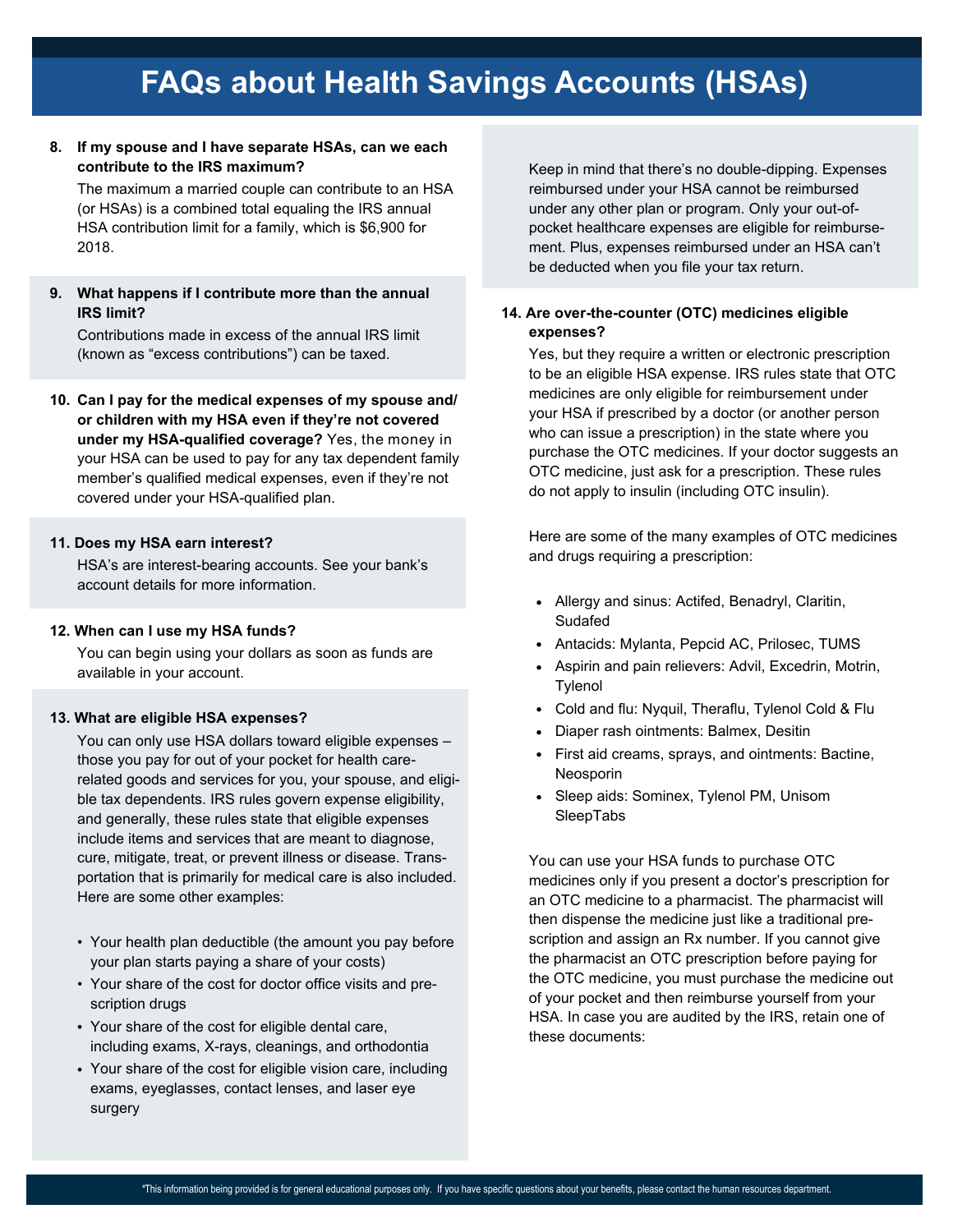- A written or electronic OTC prescription along with an itemized cash register receipt that includes the merchant name, name of the OTC medicine or drug, purchase date, and amount
- A printed pharmacy statement or receipt from a pharmacy that includes the patient's name, the Rx number, the date the prescription was filled, and the amount

#### **15. What OTC items are eligible expenses?**

Many OTC healthcare-related items are eligible under your HSA, such as:

- Bandages, Band-Aids, gauze, and first aid kits
- Batteries for hearing aids, blood glucose monitors, etc.
- Diabetic supplies and test kits
- High blood pressure monitors
- Thermometers

#### **16. What expenses are not covered under an HSA?**

Expenses that are not approved to be paid with HSA funds are called "ineligible expenses." Ineligible HSA expenses include:

- Cosmetic surgery and procedures, including teeth whitening
- Herbs, vitamins, and supplements used for general health
- OTC medicines that you don't have a prescription for (except insulin)
- Insurance premiums
- Family or marriage counseling
- Personal use items such as toothpaste, shaving cream, and makeup
- Prescription drugs imported from another country

### **17. What happens if I use HSA funds to pay for an ineligible expense?**

You will have to pay taxes on the ineligible expense, and if you are under age 65, you must pay a 20 percent penalty.

At age 65 or older, you may use your HSA funds to pay for anything you want without being penalized. You only have to pay taxes on ineligible items purchased with HSA funds.

- 18. **Can I use HSA funds toward medical expenses incurred before I established my HSA?** No, you may only use HSA dollars toward eligible expenses incurred after your HSA has been established. Once you have your HSA set up, you may reimburse yourself for out-of-pocket medical expenses at any time if funds are available in your account.
- 19. **Can I delay enrollment in Medicare so that I can remain HSA-eligible?**

Yes. Those who are actively employed over age 65 may enroll in Medicare Part A and Part B during the eight months following the month group health plan coverage ends or when their employment ends, whichever is first, and will avoid incurring a Medicare Part B late enrollment premium penalty. There is no penalty for delaying to enroll in Medicare Part A.

## **20. Can I transfer funds from an Individual Retirement Account (IRA) to my HSA?**

Individuals can make a one-time, tax-free trustee-totrustee transfer from an IRA to an HSA. The individual must remain enrolled in an HSA-qualified plan and eligible for an HSA for at least the next 12 months following the fund transfer. Note that these transfer amounts *do* count against the statutory contribution limits outlined above.

#### **21. If I elect the HDHP mid-year, how much can I contribute to my HSA?**

If you enroll mid-year, in general your contributions are limited by the 1/12 rule.

Single Coverage: For each full calendar month of qualified coverage, you may contribute up to 1/12 of the \$3,450 annual limit.

Family Coverage: For each full calendar month of qualified coverage, you may contribute up to 1/12 of the \$6,900 annual limit.

However, you can contribute more than is permitted by the 1/12 rule if you stay enrolled for the next year, which is known as the "testing period." The testing period requires you to maintain the HDHP through the entire month of December of the current tax year and all twelve (12) months of the next tax year. The type of HDHP coverage (single or family) you have on December 1 governs the amount that you can contribute for the year. Examples : If enrolled in single coverage on December 1, you may contribute up to \$3,450. If you are enrolled in family coverage on December 1, you may contribute up to \$6,900. In each instance, if you are at least age 55, you can also make a \$1,000 catch up contribution.

These higher contributions will be taxed and subject to an additional 10% penalty tax if you fail to stay enrolled in the